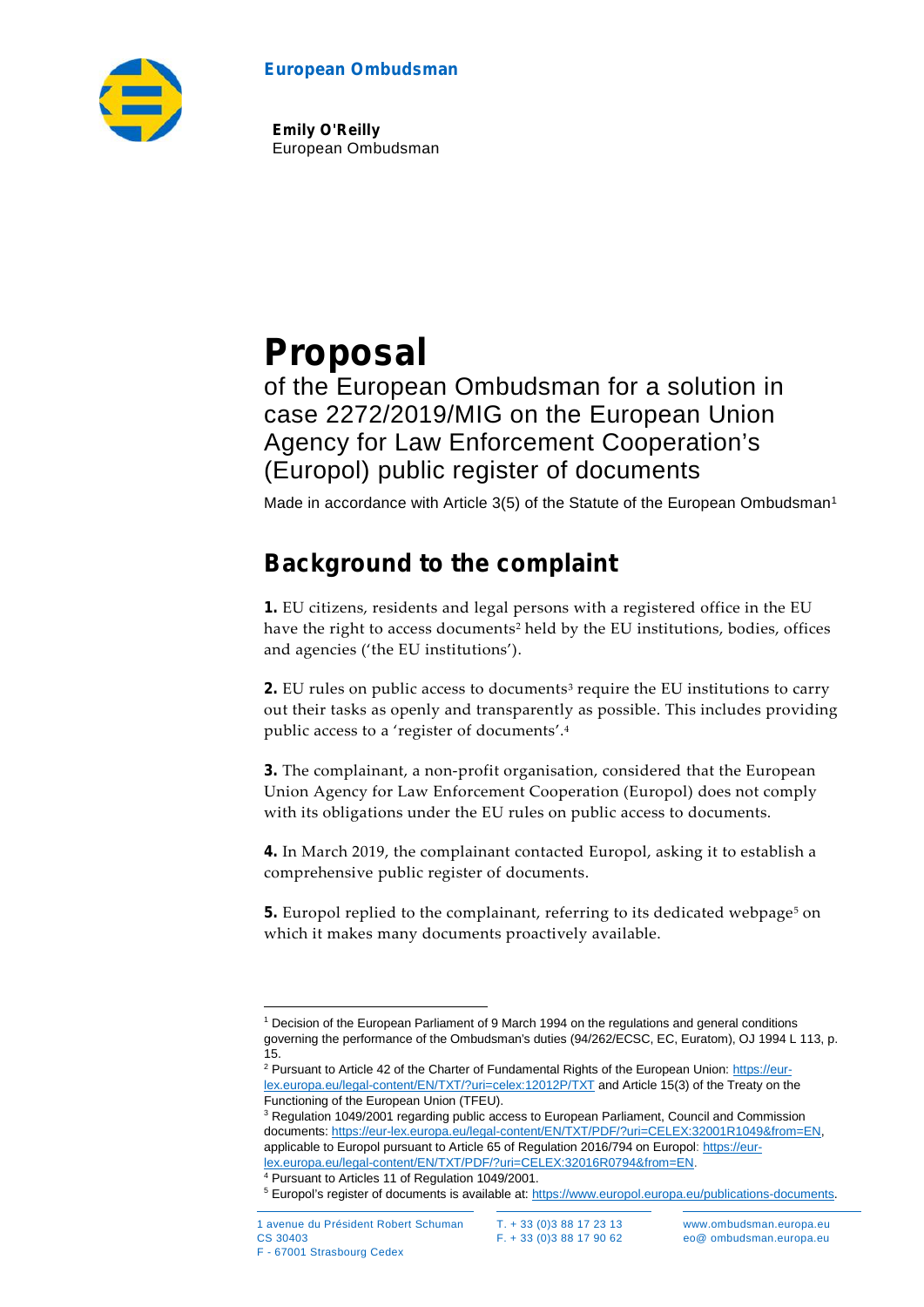

**6.** In June 2019, the complainant contacted Europol again, reiterating its views as to why it considered that Europol's register of documents was incomplete.

**7.** When Europol did not reply to the complainant's second letter, the complainant turned to the Ombudsman in December 2019.

# **The inquiry**

**8.** The Ombudsman opened an inquiry into the complainant's concern that Europol did not provide public access to a comprehensive register of documents.

**9.** In the course of the inquiry, the Ombudsman's inquiry team met with Europol representatives to discuss the issues raised by the complainant. The Ombudsman drew up a meeting report, which she shared with the complainant, and, subsequently, received the complainant's comments on the meeting report.

#### Arguments presented

**10.** The complainant accepted that Europol had established a register of documents. However, it considered that Europol's register was incomplete.

**11.** As an example, the complainant noted that Europol's register of documents did not appear to contain any reference to documents which are not, at the same time, made available for download. It was therefore concerned that Europol did not list in its register any documents that it deems should not be disclosed<sup>6</sup> under the EU's rules on public access to documents. The complainant considered that a lack of such records could discourage the public from making requests for public access.

**12.** The complainant also argued that, given that the EU rules on public access to documents did not specify which document an institution's register of documents must contain, the register should contain *all* documents in the possession of the institution concerned.

**13.** Europol said that it considered its register of documents to comply with the applicable rules, which require that reference to documents in the register is made in a way that does not undermine any protected<sup>7</sup> public interest.

**14.** Europol added that it was constantly striving for greater transparency and that it would assist citizens who would like to obtain access to specific documents.

<sup>6</sup> Article 4 of Regulation 1049/2001 on public access to EU documents, sets out a series of exceptions, based on which EU institutions can refuse to disclose documents. These include the protection of public security, defence and military matters, international relations, financial or monetary policy, private data and internal decision making processes.

<sup>7</sup> Pursuant to Article 4 of Regulation 1049/2001.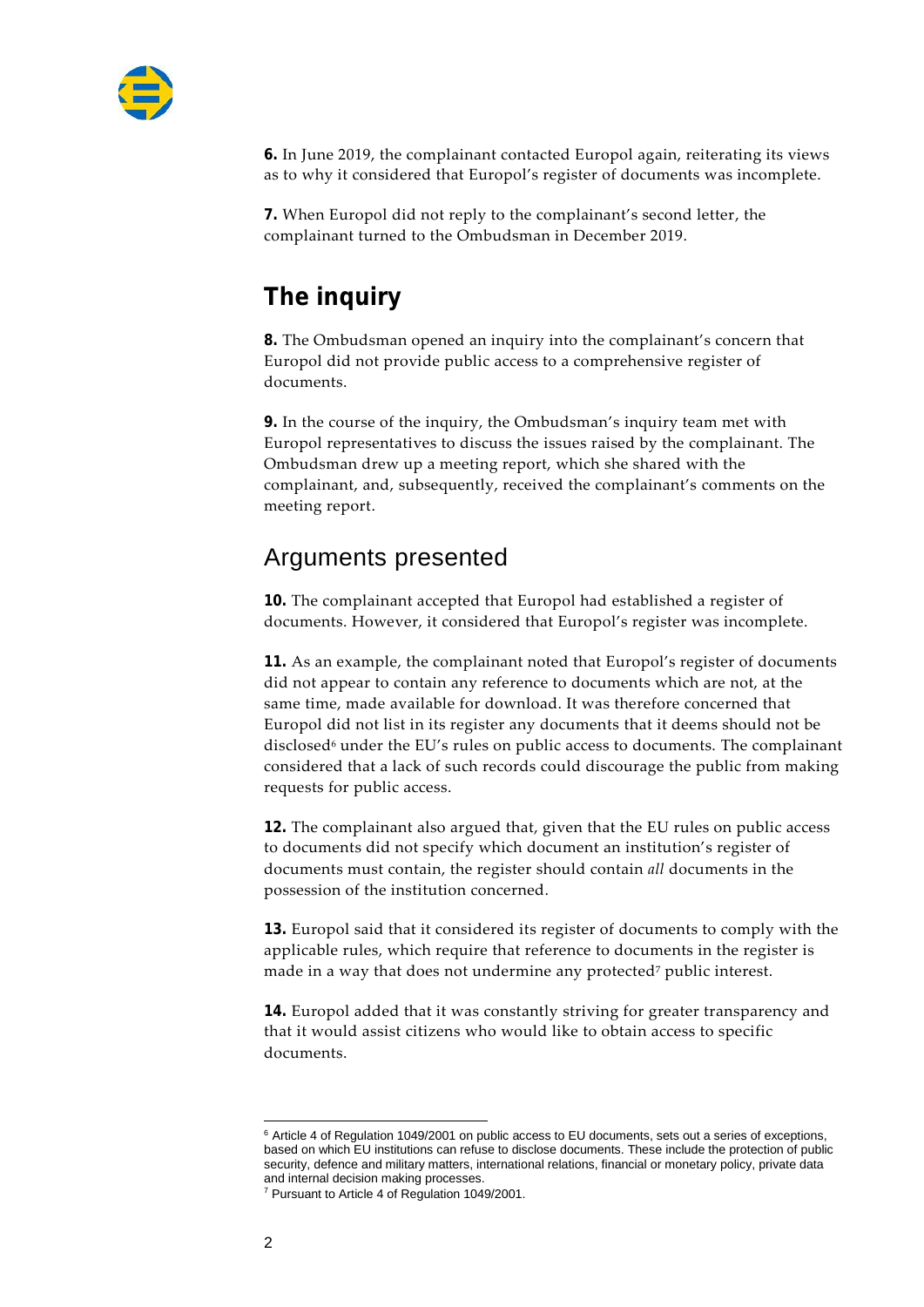

**15.** During the inquiry, Europol explained that, due to the sensitive nature of is work, it decides on a case-by-case basis which documents to include in its register. Europol said that, while it strives to make as many documents as possible proactively available, many documents held by it include sensitive operational information or personal data that cannot be disclosed. In some cases, disclosing the title of a document could already undermine a protected public interest.

**16.** Europol also said that it updated its register of documents continuously and noted that there has been a sharp increase in requests for public access to documents in recent years. It added that it publishes documents, which it releases reactively, following a request for public access, on its register.

**17.** The complainant pointed out that some of the documents to which it had obtained access by making a request under Regulation 1049/2001 were not included in Europol's register of documents.

#### The Ombudsman's assessment

**18.** Transparency and openness are the cornerstones of democratic societies such as the EU<sup>8</sup>, enabling citizens to participate in decision making and safeguarding the legitimacy, effectiveness and accountability of public administrations.<sup>9</sup>

**19.** The Ombudsman notes that Europol has made a significant number of documents proactively available on its website and commends Europol for its efforts towards establishing a register of documents since the Ombudsman's  $2012$  own-initiative inquiry into this matter<sup>10</sup> was closed.

**20.** While the EU's rules on public access to documents (Regulation 1049/2001) oblige institutions to establish a register, the Ombudsman notes that it was not the legislator's intention that *every* document included in an institution's register should be published proactively. Nor was the register intended to be a record of all documents that have been released following requests for public access (though publishing such documents is a commendable practice). Rather, the purpose of the register of documents is *"to make citizens' rights under [Regulation 1049/2001] effective"<sup>11</sup>* and *"to make it easier for citizens to exercise their rights"<sup>12</sup>* . In other words, the register of documents should **enable individuals to identify documents to which they may want to request public access**.

**21.** The Ombudsman considers that it greatly facilitates individuals exercising their right of access if they can adequately inform themselves about the

<sup>10</sup> The decision closing own-initiative inquiry OI/9/2012/OV (Visit to the European Police Office - Europol) is available at: https://www.ombudsman.europa.eu/en/decision/en/54568.

<sup>&</sup>lt;sup>8</sup> The EU Treaties establish the principle that the EU institutions should take decisions as transparently as possible. Article 1 of the Treaty on European Union, Article 15 of the Treaty on the Functioning of the European Union.

<sup>&</sup>lt;sup>9</sup> See preamble (2) of Regulation 1049/2001.

<sup>11</sup> Article 11(1) of Regulation 1049/2001.

<sup>&</sup>lt;sup>12</sup> Preamble (14) or Regulation 1049/2001.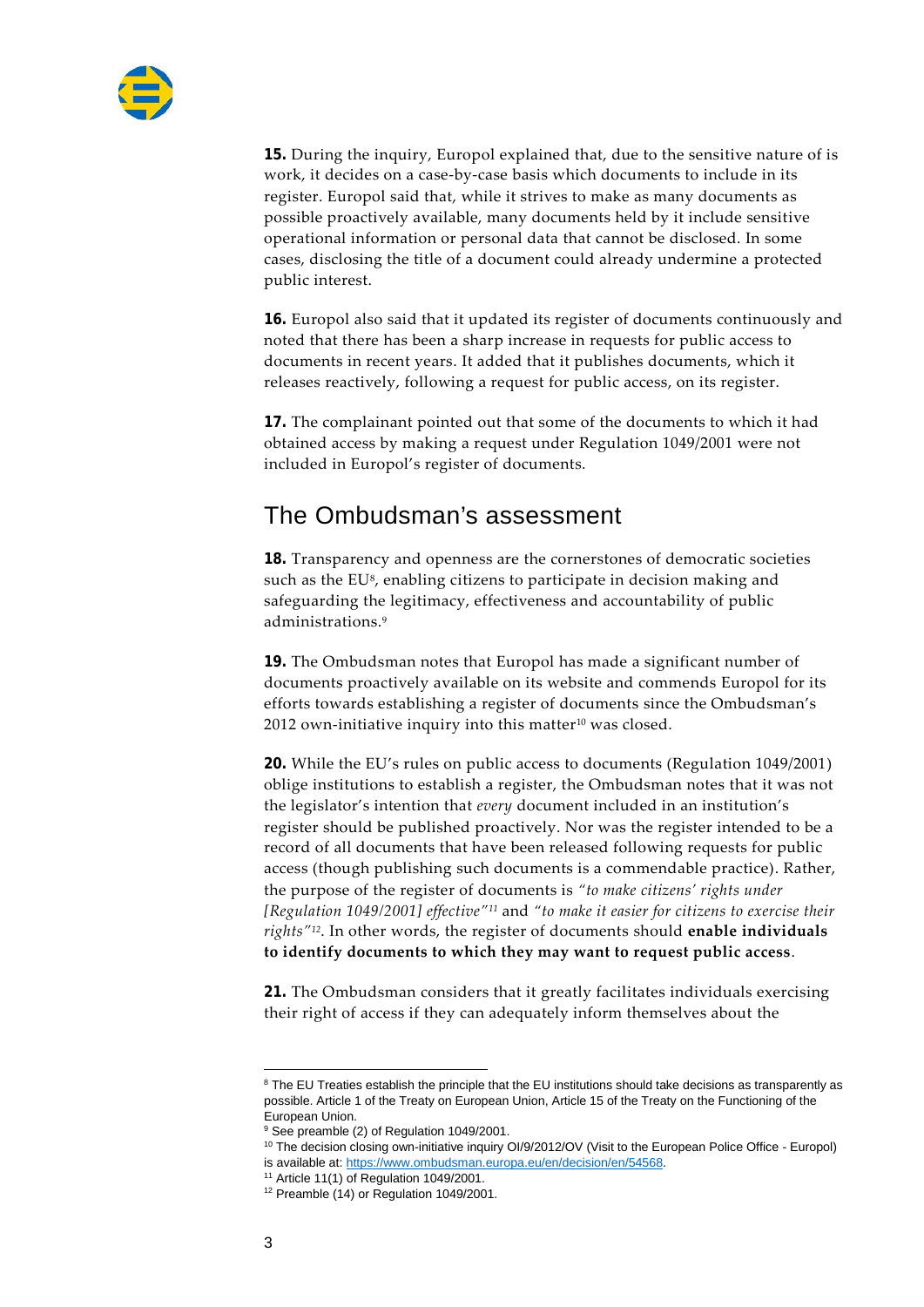

documents that exist. It is therefore key that the EU institutions make sure that the public can find out what documents they hold.

**22.** While Regulation 1049/2001 applies to *all* documents in the possession of the EU institutions, the Ombudsman notes that the EU's rules on public access were drawn up two decades ago. Many EU institutions did not exist back then. In addition, the digitalisation of society has transformed how organisations work and communicate. These circumstances have to be taken into account when interpreting the EU's rules on public access to documents.

**23.** The Ombudsman also notes that each EU institution is different, and has to align its approach to a public register of documents with its distinct characteristics. For example, 'justice and home affairs agencies' such as Europol operate in particularly sensitive areas. It is thus inherent in the nature of its work that some documents it holds may be too sensitive even to be mentioned in a register, as disclosing their very existence could risk undermining a protected public interest.

**24.** However, the Ombudsman considers that all EU institutions should apply certain principles to their respective register of documents, so as to ensure good administrative practice and thus to ensure that their register is adequate. These include the following principles:

**25.** To make it as easy as possible for individuals to navigate through the register and to identify specific documents to which they may want to obtain access, the register of documents should be user-friendly. This includes having a dedicated public register webpage. If there are several locations where information/documents can be found, the layout of the register should be explained and links to the different sections should be provided. In general, the register should allow individuals to get an overview of the (kind of) documents that are held by the institution concerned.

**26.** The register of documents should be complete. This means that all documents concerning the core activities of the institution concerned − such as legislative documents and documents concerning its decisions, strategy, and policy − should be recorded individually (if not published proactively13). For other types of documents, the register should refer to their existence, at the very least by listing categories of documents, if they are not recorded individually. This concerns, for example, staff-related documents, such as personnel files, or documents concerning the management of an institution's premises.

**27.** Maintaining a complete register of documents also means that institutions should not *automatically* exclude documents, simply because they consider that the *content* of those documents should not be disclosed. While documents do not need to be recorded in the register if *disclosing their very existence* could very likely risk undermining any protected public interest, the institution should

<sup>13</sup> The EU institutions are required *"as far as possible, [to] make documents directly accessible to the public."* This concerns first and foremost legislative documents and documents relating to the development of policy or strategy (see Article 12 of Regulation 1049/2001).